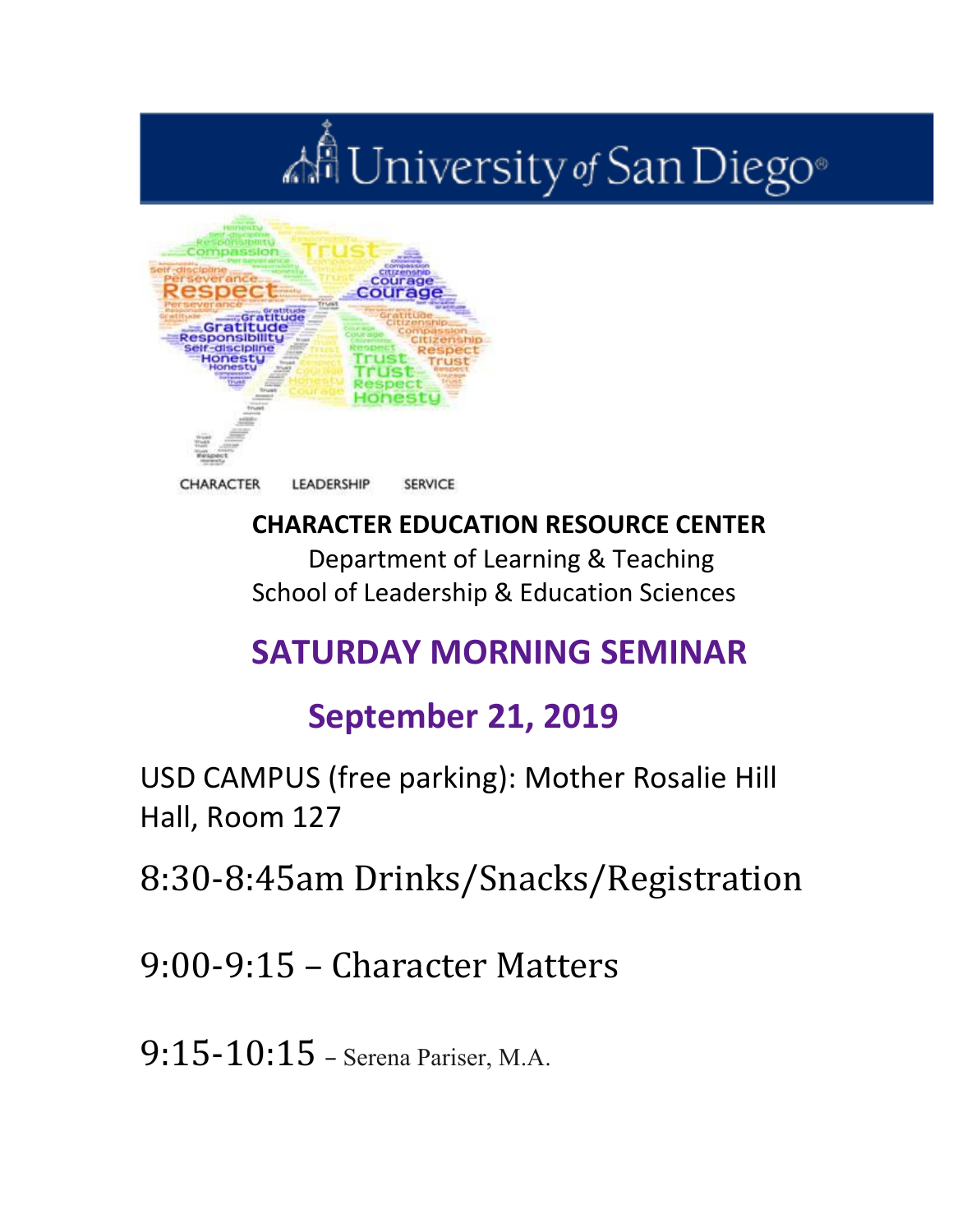

#### **"Building Character Through Positive Classroom Management Strategies"**

This interactive session will give educators practical and transferrable best practices in positive classroom management techniques to build up students' character and create independent, collaborative, and curious learners.

**Serena Pariser, M.A.** has 12 -years of experience teaching in public schools including charter schools from kindergarten through twelfth grade. She served as an  $8/9$ <sup>th</sup> grade ELA teacher for 9 years at Gompers Preparatory Academy. In 2008-09, Serena was recognized as Teacher of the Year at Gompers Preparatory Academy. Serena was selected as an evaluator for National Schools of Character and is a recipient of the US Ambassador with Fulbright Distinguished Teachers Award. She had opportunity to coach teachers in Botswana, work as a journalist in a summer camp in Hungary, and work with teachers and students in Kathmandu. 

Serena is author of *Real Talk About Classroom Management:* 50 Best *Practices That Work and Show You Believe in Your Students, published by* Corwin Press February 2018. Her book hit Corwin's best seller list for 2018 and is now being translated to be sold in China in 2020. She is currently writing a second book *Real Talk About Time Management: 30 Strategies for Teachers* with Dr. Edward DeRoche as a coauthor.

## 10:15- 10:30- Break-Networking

10:30- 11:30 – Robert Infantino, Professor of Education, Emeritus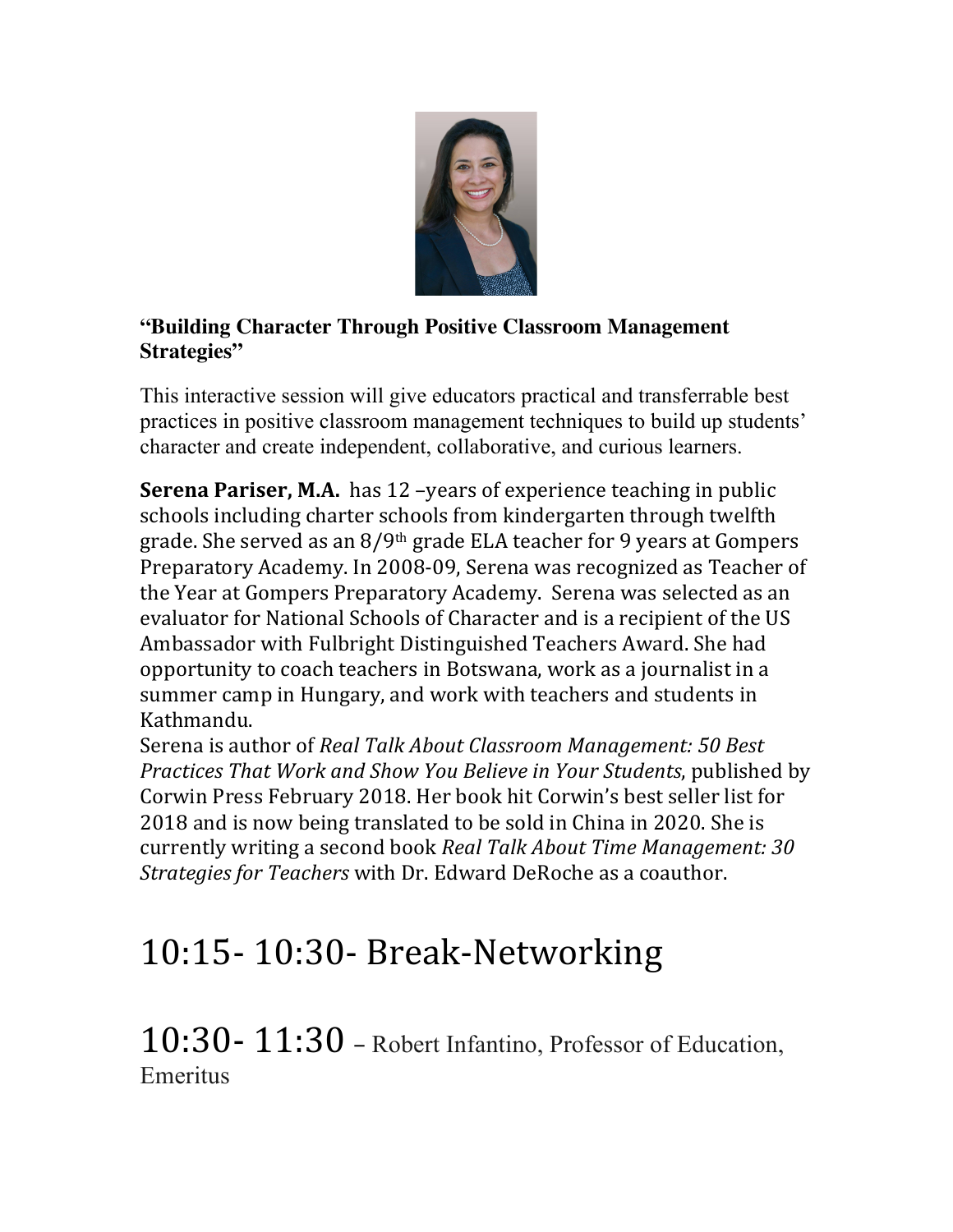

#### **"Overcoming Generational Stagnation in Schools"**

This presentation will examine the issue of generational stagnation in schools in regards to curriculum and other issues as millennial teachers are entering the teaching profession.

Bob Infantino, Ed. D. completed forty-three years as a teacher and teacher educator in 2007. He retired as Professor of Education, Emeritus, from the University of San Diego after serving the school for 31 years. He has a bachelor's degree in English and a master's degree in English Education from Canisius College, a Jesuit school in Buffalo, New York. After 7 years as a high school English teacher in Buffalo, he returned to school and earned a doctorate in English Education from SUNY Buffalo in 1976. He was appointed as Director of Teacher Education at USD in the same year. During his years at USD he co-taught the course Ethics and Education 10 times, in collaboration with Philosophy Professor Dr. Larry Hinman, Chair of the Values Institute at USD. He also taught Ethics and Leadership in the doctoral programs in Leadership Studies at USD.

Dr. Infantino and his wife, Ginger (USD 1981, '85) have 6 children, five of whom are educators. They have 11 grandchildren and 2 great grandchildren. Dr. Bob served a co-director of the San Diego Area Writing Project for 11 years, as President of the California Association of Teachers of English (CATE), and as an active member of many professional associations such as the Cal Council on Teacher Education (CCTE), where he was named the Distinguished Teacher Educator for 2011.. He has made presentations around the country, conducted many staff development days, and has taught in Guadalajara, Mexico and in Fairbanks, Alaska.

The first Edition of *Tough Choices for Teachers* was published in 2009, with a second edition released in April of 2019. He can be reached at infintino@sandiego.edu.

### 11:35 – 11:45 – Reflection/Resources

**REGISTRATION** ---Students: \$10 Register at